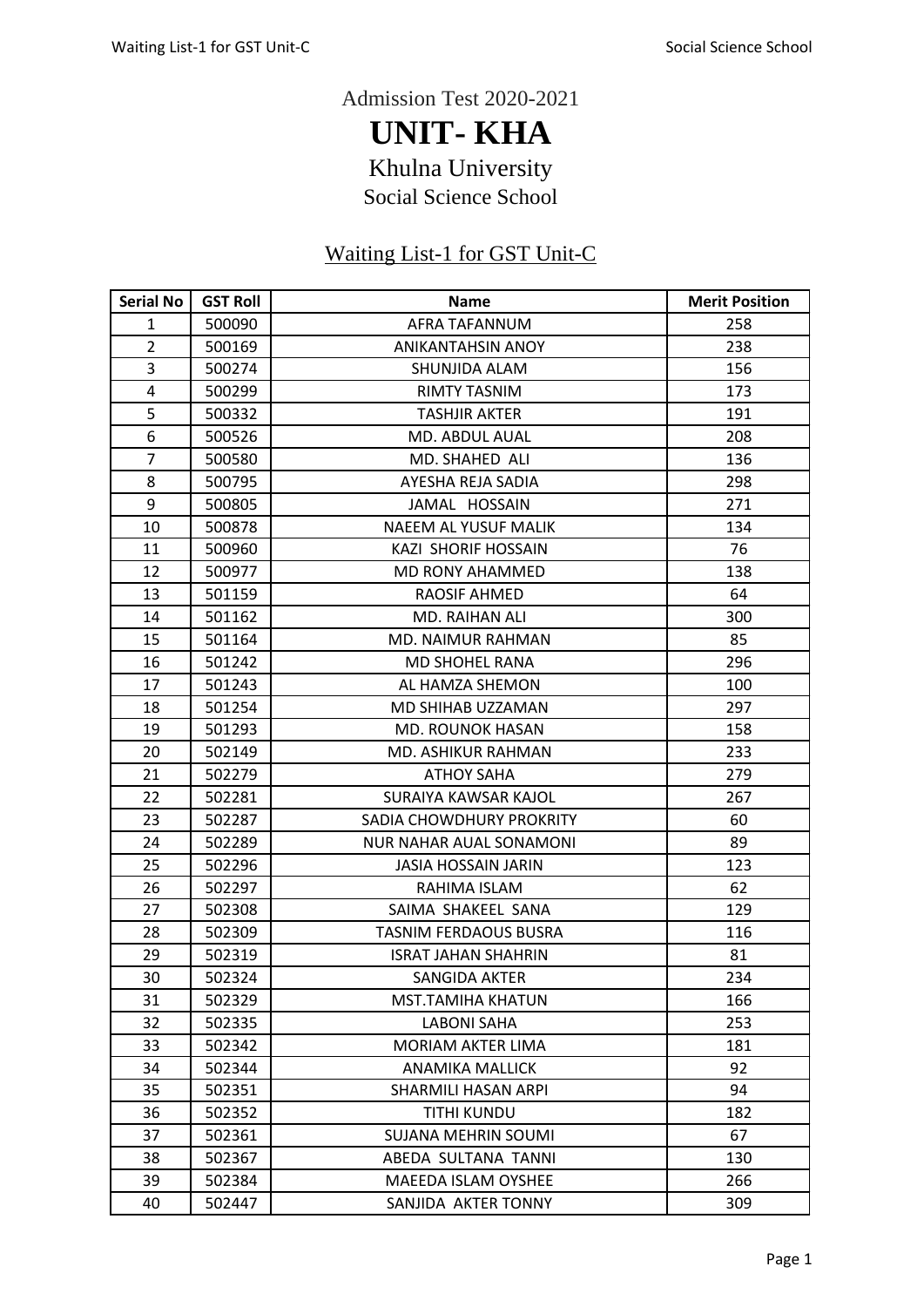| 41 | 502456 | SAMIA ISLAM                 | 59  |
|----|--------|-----------------------------|-----|
| 42 | 502471 | SANJANA RAHMAN EMA          | 221 |
| 43 | 502579 | MST KHALEDA YEASMIN SUMI    | 157 |
| 44 | 502589 | DIPALEE BACHAR              | 293 |
| 45 | 502602 | <b>HAFSHA KHATUN</b>        | 58  |
| 46 | 502642 | M.SHAHRIAR HOSSAIN          | 203 |
| 47 | 502649 | TAMEMA AKTER SHARNA         | 304 |
| 48 | 502676 | <b>MOSTOFA KHAN</b>         | 57  |
| 49 | 502681 | <b>ARPITA KARMAKER</b>      | 201 |
| 50 | 502719 | MD. TAMIM ISLAM             | 299 |
| 51 | 502727 | MD. ABDUR RAHMAN            | 102 |
| 52 | 502728 | <b>SADIA FERDOUS</b>        | 261 |
| 53 | 502739 | <b>NABILA TASNIM</b>        | 207 |
| 54 | 502756 | MD. KALLOL RAHAMAN KABBO    | 145 |
| 55 | 502757 | SK. RAHAT RAHAMAN           | 105 |
| 56 | 502759 | <b>TASMIM RAHMAN</b>        | 247 |
| 57 | 502765 | <b>JOY BISWAS</b>           | 214 |
| 58 | 502814 | <b>KAZI SHAMS MAHIN</b>     | 200 |
| 59 | 502815 | <b>TANJIL BIN MASUD</b>     | 274 |
| 60 | 502828 | <b>SAMIA SYED</b>           | 154 |
| 61 | 502831 | MORTAZA MAHADI TASIN        | 272 |
| 62 | 502850 | <b>MEHARAB KABIR DURJOY</b> | 176 |
| 63 | 502853 | <b>ARPITA SHEEL EVA</b>     | 223 |
| 64 | 502874 | RAFIDUL ISLAM               | 228 |
| 65 | 502890 | MD. TANVIR JILANY ANTO      | 103 |
| 66 | 502895 | <b>MD.SHIHABUR RAHMAN</b>   | 294 |
| 67 | 502909 | MD.SIAM ISLAM SHAWON MOLLAH | 161 |
| 68 | 502913 | <b>HABIBA KHATUN</b>        | 152 |
| 69 | 502917 | MD.RONY HOSSAIN KHAN        | 122 |
| 70 | 502931 | PROTIVA DAS                 | 281 |
| 71 | 502932 | KAJOL ISLAM EJAZUL          | 119 |
| 72 | 502945 | <b>JIHAN MOLLA</b>          | 90  |
| 73 | 502946 | SADIA AFRIN                 | 120 |
| 74 | 502949 | MAJIDUL ISLAM FAHAD         | 137 |
| 75 | 502965 | MD.AKIB UZ ZAMAN            | 184 |
| 76 | 502983 | <b>MD HAFIZ HOSSAIN</b>     | 220 |
| 77 | 502991 | MD. JAKARIA MOJUMDER        | 155 |
| 78 | 503029 | MD SAMAUN HOSSAIN           | 54  |
| 79 | 503036 | SUMAYIA TAMA                | 163 |
| 80 | 503050 | <b>TOMA RANI SHILL</b>      | 63  |
| 81 | 503059 | MEHEDI HASAN                | 310 |
| 82 | 503072 | <b>HOIMABATI MOHALDER</b>   | 239 |
| 83 | 503101 | MD. AZIZUL ISLAM            | 69  |
| 84 | 503108 | MD JAHANGIR ALOM            | 316 |
| 85 | 503115 | <b>AVIJIT RAHA</b>          | 135 |
| 86 | 503142 |                             | 204 |
|    |        | MD. MAHID HABIB             |     |
| 87 | 503171 | MD. ABDULLAH                | 235 |
| 88 | 503235 | <b>TANMOY BISWAS</b>        | 126 |
| 89 | 503240 | <b>KAWSHIK GHOSH</b>        | 144 |
| 90 | 503241 | SAYEDA SUMIYA HOSSAIN       | 183 |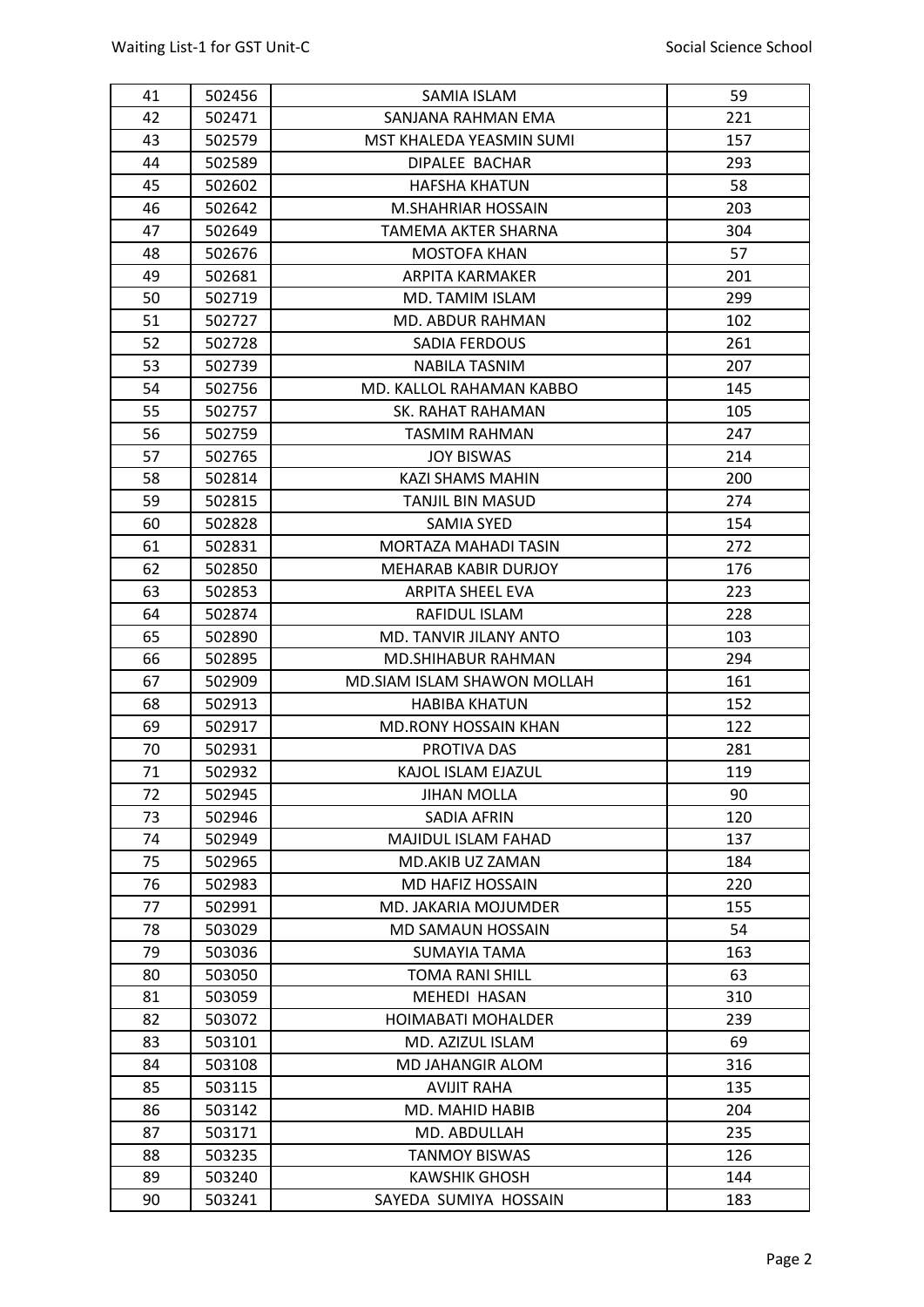| 68<br>92<br>503416<br><b>MERRY PROMA BISWAS</b><br>93<br><b>TURZO SAHA PRANTO</b><br>169<br>503439<br>94<br>503460<br><b>RASEL MORAL</b><br>99<br>86<br>95<br>503464<br><b>SUMIT MONDAL</b><br>96<br>308<br>503578<br><b>JOY SARKAR</b><br>97<br>MD RASHED HASAN OLID<br>139<br>503590<br>98<br>SHAKIL SHEIKH<br>312<br>503602<br>99<br>133<br>503620<br>MD. MAMUN<br>100<br>151<br>503628<br>MD SOHEL RANA<br>101<br>503642<br><b>TONMOY HALDER</b><br>109<br>102<br>503688<br>YASIR UDDIN KHAN<br>118<br>103<br><b>BADSHA HOWLADER</b><br>503697<br>192<br>104<br>503710<br>287<br><b>RABBY FAKIR</b><br>105<br>80<br>503734<br>MD. HAFIJUL SHEIKH<br>270<br>106<br>503741<br><b>IBRAHIM KHALIL</b><br>107<br>107<br>503743<br><b>MD.MUKIT RAHMAN</b><br>503750<br>283<br>108<br><b>SUVAM MITRA</b><br>109<br>503756<br><b>MASUD RANA MOROL</b><br>248<br>72<br>110<br><b>ALAMGIR HOSSAIN</b><br>503819<br>101<br>111<br>503846<br>SAKILA AFROJ<br>112<br>121<br>503847<br><b>ISHRAT JAHAN</b><br>218<br>113<br>503916<br><b>INDRANIL DATTA CHAYAN</b><br>114<br>250<br>503917<br><b>MD AMANULLA</b><br>115<br>70<br>503919<br>RAHUL GOSH<br>78<br>116<br>SADIA JAHAN<br>503944<br>117<br>504015<br><b>TARIKUL ISLAM</b><br>268<br>212<br>118<br>504024<br><b>HITESH RAPTAN</b><br>119<br>210<br>504414<br><b>MD.MASUM HOSSAIN</b><br>120<br>504522<br><b>MD. ASLAM HOSSAIN</b><br>143<br>121<br>504785<br>282<br>JAMIL KHAN<br>122<br>504788<br><b>TANJIM AHMED</b><br>317<br>123<br>206<br><b>JONAED MIA</b><br>504994<br>124<br>165<br>505022<br><b>SHISHIR SARKER</b><br>125<br>505027<br>SAIFUL ISLAM<br>171<br>126<br>229<br>505214<br><b>MAHBUBA AKTER</b><br>127<br>505345<br>84<br><b>BRISTY RAHMAN</b><br>128<br>307<br>505847<br>RAKIBUL ISLAM<br>129<br>506231<br>AJOY CHANDRA SARKER<br>240<br>506371<br>66<br>130<br><b>EMON ALI</b><br>131<br>225<br>506949<br>SAHARIA ALAM<br>111<br>132<br>507540<br><b>MD.RAHAT HOSSEN</b><br>TAMANNA SULTANA RUPALI<br>303<br>133<br>507707 | 91 | 503298 | SK NAZMUS SAKIB | 280 |
|--------------------------------------------------------------------------------------------------------------------------------------------------------------------------------------------------------------------------------------------------------------------------------------------------------------------------------------------------------------------------------------------------------------------------------------------------------------------------------------------------------------------------------------------------------------------------------------------------------------------------------------------------------------------------------------------------------------------------------------------------------------------------------------------------------------------------------------------------------------------------------------------------------------------------------------------------------------------------------------------------------------------------------------------------------------------------------------------------------------------------------------------------------------------------------------------------------------------------------------------------------------------------------------------------------------------------------------------------------------------------------------------------------------------------------------------------------------------------------------------------------------------------------------------------------------------------------------------------------------------------------------------------------------------------------------------------------------------------------------------------------------------------------------------------------------------------------------------------------------------------------------------------------------------------------------------------------------------------------------------------|----|--------|-----------------|-----|
|                                                                                                                                                                                                                                                                                                                                                                                                                                                                                                                                                                                                                                                                                                                                                                                                                                                                                                                                                                                                                                                                                                                                                                                                                                                                                                                                                                                                                                                                                                                                                                                                                                                                                                                                                                                                                                                                                                                                                                                                  |    |        |                 |     |
|                                                                                                                                                                                                                                                                                                                                                                                                                                                                                                                                                                                                                                                                                                                                                                                                                                                                                                                                                                                                                                                                                                                                                                                                                                                                                                                                                                                                                                                                                                                                                                                                                                                                                                                                                                                                                                                                                                                                                                                                  |    |        |                 |     |
|                                                                                                                                                                                                                                                                                                                                                                                                                                                                                                                                                                                                                                                                                                                                                                                                                                                                                                                                                                                                                                                                                                                                                                                                                                                                                                                                                                                                                                                                                                                                                                                                                                                                                                                                                                                                                                                                                                                                                                                                  |    |        |                 |     |
|                                                                                                                                                                                                                                                                                                                                                                                                                                                                                                                                                                                                                                                                                                                                                                                                                                                                                                                                                                                                                                                                                                                                                                                                                                                                                                                                                                                                                                                                                                                                                                                                                                                                                                                                                                                                                                                                                                                                                                                                  |    |        |                 |     |
|                                                                                                                                                                                                                                                                                                                                                                                                                                                                                                                                                                                                                                                                                                                                                                                                                                                                                                                                                                                                                                                                                                                                                                                                                                                                                                                                                                                                                                                                                                                                                                                                                                                                                                                                                                                                                                                                                                                                                                                                  |    |        |                 |     |
|                                                                                                                                                                                                                                                                                                                                                                                                                                                                                                                                                                                                                                                                                                                                                                                                                                                                                                                                                                                                                                                                                                                                                                                                                                                                                                                                                                                                                                                                                                                                                                                                                                                                                                                                                                                                                                                                                                                                                                                                  |    |        |                 |     |
|                                                                                                                                                                                                                                                                                                                                                                                                                                                                                                                                                                                                                                                                                                                                                                                                                                                                                                                                                                                                                                                                                                                                                                                                                                                                                                                                                                                                                                                                                                                                                                                                                                                                                                                                                                                                                                                                                                                                                                                                  |    |        |                 |     |
|                                                                                                                                                                                                                                                                                                                                                                                                                                                                                                                                                                                                                                                                                                                                                                                                                                                                                                                                                                                                                                                                                                                                                                                                                                                                                                                                                                                                                                                                                                                                                                                                                                                                                                                                                                                                                                                                                                                                                                                                  |    |        |                 |     |
|                                                                                                                                                                                                                                                                                                                                                                                                                                                                                                                                                                                                                                                                                                                                                                                                                                                                                                                                                                                                                                                                                                                                                                                                                                                                                                                                                                                                                                                                                                                                                                                                                                                                                                                                                                                                                                                                                                                                                                                                  |    |        |                 |     |
|                                                                                                                                                                                                                                                                                                                                                                                                                                                                                                                                                                                                                                                                                                                                                                                                                                                                                                                                                                                                                                                                                                                                                                                                                                                                                                                                                                                                                                                                                                                                                                                                                                                                                                                                                                                                                                                                                                                                                                                                  |    |        |                 |     |
|                                                                                                                                                                                                                                                                                                                                                                                                                                                                                                                                                                                                                                                                                                                                                                                                                                                                                                                                                                                                                                                                                                                                                                                                                                                                                                                                                                                                                                                                                                                                                                                                                                                                                                                                                                                                                                                                                                                                                                                                  |    |        |                 |     |
|                                                                                                                                                                                                                                                                                                                                                                                                                                                                                                                                                                                                                                                                                                                                                                                                                                                                                                                                                                                                                                                                                                                                                                                                                                                                                                                                                                                                                                                                                                                                                                                                                                                                                                                                                                                                                                                                                                                                                                                                  |    |        |                 |     |
|                                                                                                                                                                                                                                                                                                                                                                                                                                                                                                                                                                                                                                                                                                                                                                                                                                                                                                                                                                                                                                                                                                                                                                                                                                                                                                                                                                                                                                                                                                                                                                                                                                                                                                                                                                                                                                                                                                                                                                                                  |    |        |                 |     |
|                                                                                                                                                                                                                                                                                                                                                                                                                                                                                                                                                                                                                                                                                                                                                                                                                                                                                                                                                                                                                                                                                                                                                                                                                                                                                                                                                                                                                                                                                                                                                                                                                                                                                                                                                                                                                                                                                                                                                                                                  |    |        |                 |     |
|                                                                                                                                                                                                                                                                                                                                                                                                                                                                                                                                                                                                                                                                                                                                                                                                                                                                                                                                                                                                                                                                                                                                                                                                                                                                                                                                                                                                                                                                                                                                                                                                                                                                                                                                                                                                                                                                                                                                                                                                  |    |        |                 |     |
|                                                                                                                                                                                                                                                                                                                                                                                                                                                                                                                                                                                                                                                                                                                                                                                                                                                                                                                                                                                                                                                                                                                                                                                                                                                                                                                                                                                                                                                                                                                                                                                                                                                                                                                                                                                                                                                                                                                                                                                                  |    |        |                 |     |
|                                                                                                                                                                                                                                                                                                                                                                                                                                                                                                                                                                                                                                                                                                                                                                                                                                                                                                                                                                                                                                                                                                                                                                                                                                                                                                                                                                                                                                                                                                                                                                                                                                                                                                                                                                                                                                                                                                                                                                                                  |    |        |                 |     |
|                                                                                                                                                                                                                                                                                                                                                                                                                                                                                                                                                                                                                                                                                                                                                                                                                                                                                                                                                                                                                                                                                                                                                                                                                                                                                                                                                                                                                                                                                                                                                                                                                                                                                                                                                                                                                                                                                                                                                                                                  |    |        |                 |     |
|                                                                                                                                                                                                                                                                                                                                                                                                                                                                                                                                                                                                                                                                                                                                                                                                                                                                                                                                                                                                                                                                                                                                                                                                                                                                                                                                                                                                                                                                                                                                                                                                                                                                                                                                                                                                                                                                                                                                                                                                  |    |        |                 |     |
|                                                                                                                                                                                                                                                                                                                                                                                                                                                                                                                                                                                                                                                                                                                                                                                                                                                                                                                                                                                                                                                                                                                                                                                                                                                                                                                                                                                                                                                                                                                                                                                                                                                                                                                                                                                                                                                                                                                                                                                                  |    |        |                 |     |
|                                                                                                                                                                                                                                                                                                                                                                                                                                                                                                                                                                                                                                                                                                                                                                                                                                                                                                                                                                                                                                                                                                                                                                                                                                                                                                                                                                                                                                                                                                                                                                                                                                                                                                                                                                                                                                                                                                                                                                                                  |    |        |                 |     |
|                                                                                                                                                                                                                                                                                                                                                                                                                                                                                                                                                                                                                                                                                                                                                                                                                                                                                                                                                                                                                                                                                                                                                                                                                                                                                                                                                                                                                                                                                                                                                                                                                                                                                                                                                                                                                                                                                                                                                                                                  |    |        |                 |     |
|                                                                                                                                                                                                                                                                                                                                                                                                                                                                                                                                                                                                                                                                                                                                                                                                                                                                                                                                                                                                                                                                                                                                                                                                                                                                                                                                                                                                                                                                                                                                                                                                                                                                                                                                                                                                                                                                                                                                                                                                  |    |        |                 |     |
|                                                                                                                                                                                                                                                                                                                                                                                                                                                                                                                                                                                                                                                                                                                                                                                                                                                                                                                                                                                                                                                                                                                                                                                                                                                                                                                                                                                                                                                                                                                                                                                                                                                                                                                                                                                                                                                                                                                                                                                                  |    |        |                 |     |
|                                                                                                                                                                                                                                                                                                                                                                                                                                                                                                                                                                                                                                                                                                                                                                                                                                                                                                                                                                                                                                                                                                                                                                                                                                                                                                                                                                                                                                                                                                                                                                                                                                                                                                                                                                                                                                                                                                                                                                                                  |    |        |                 |     |
|                                                                                                                                                                                                                                                                                                                                                                                                                                                                                                                                                                                                                                                                                                                                                                                                                                                                                                                                                                                                                                                                                                                                                                                                                                                                                                                                                                                                                                                                                                                                                                                                                                                                                                                                                                                                                                                                                                                                                                                                  |    |        |                 |     |
|                                                                                                                                                                                                                                                                                                                                                                                                                                                                                                                                                                                                                                                                                                                                                                                                                                                                                                                                                                                                                                                                                                                                                                                                                                                                                                                                                                                                                                                                                                                                                                                                                                                                                                                                                                                                                                                                                                                                                                                                  |    |        |                 |     |
|                                                                                                                                                                                                                                                                                                                                                                                                                                                                                                                                                                                                                                                                                                                                                                                                                                                                                                                                                                                                                                                                                                                                                                                                                                                                                                                                                                                                                                                                                                                                                                                                                                                                                                                                                                                                                                                                                                                                                                                                  |    |        |                 |     |
|                                                                                                                                                                                                                                                                                                                                                                                                                                                                                                                                                                                                                                                                                                                                                                                                                                                                                                                                                                                                                                                                                                                                                                                                                                                                                                                                                                                                                                                                                                                                                                                                                                                                                                                                                                                                                                                                                                                                                                                                  |    |        |                 |     |
|                                                                                                                                                                                                                                                                                                                                                                                                                                                                                                                                                                                                                                                                                                                                                                                                                                                                                                                                                                                                                                                                                                                                                                                                                                                                                                                                                                                                                                                                                                                                                                                                                                                                                                                                                                                                                                                                                                                                                                                                  |    |        |                 |     |
|                                                                                                                                                                                                                                                                                                                                                                                                                                                                                                                                                                                                                                                                                                                                                                                                                                                                                                                                                                                                                                                                                                                                                                                                                                                                                                                                                                                                                                                                                                                                                                                                                                                                                                                                                                                                                                                                                                                                                                                                  |    |        |                 |     |
|                                                                                                                                                                                                                                                                                                                                                                                                                                                                                                                                                                                                                                                                                                                                                                                                                                                                                                                                                                                                                                                                                                                                                                                                                                                                                                                                                                                                                                                                                                                                                                                                                                                                                                                                                                                                                                                                                                                                                                                                  |    |        |                 |     |
|                                                                                                                                                                                                                                                                                                                                                                                                                                                                                                                                                                                                                                                                                                                                                                                                                                                                                                                                                                                                                                                                                                                                                                                                                                                                                                                                                                                                                                                                                                                                                                                                                                                                                                                                                                                                                                                                                                                                                                                                  |    |        |                 |     |
|                                                                                                                                                                                                                                                                                                                                                                                                                                                                                                                                                                                                                                                                                                                                                                                                                                                                                                                                                                                                                                                                                                                                                                                                                                                                                                                                                                                                                                                                                                                                                                                                                                                                                                                                                                                                                                                                                                                                                                                                  |    |        |                 |     |
|                                                                                                                                                                                                                                                                                                                                                                                                                                                                                                                                                                                                                                                                                                                                                                                                                                                                                                                                                                                                                                                                                                                                                                                                                                                                                                                                                                                                                                                                                                                                                                                                                                                                                                                                                                                                                                                                                                                                                                                                  |    |        |                 |     |
|                                                                                                                                                                                                                                                                                                                                                                                                                                                                                                                                                                                                                                                                                                                                                                                                                                                                                                                                                                                                                                                                                                                                                                                                                                                                                                                                                                                                                                                                                                                                                                                                                                                                                                                                                                                                                                                                                                                                                                                                  |    |        |                 |     |
|                                                                                                                                                                                                                                                                                                                                                                                                                                                                                                                                                                                                                                                                                                                                                                                                                                                                                                                                                                                                                                                                                                                                                                                                                                                                                                                                                                                                                                                                                                                                                                                                                                                                                                                                                                                                                                                                                                                                                                                                  |    |        |                 |     |
|                                                                                                                                                                                                                                                                                                                                                                                                                                                                                                                                                                                                                                                                                                                                                                                                                                                                                                                                                                                                                                                                                                                                                                                                                                                                                                                                                                                                                                                                                                                                                                                                                                                                                                                                                                                                                                                                                                                                                                                                  |    |        |                 |     |
|                                                                                                                                                                                                                                                                                                                                                                                                                                                                                                                                                                                                                                                                                                                                                                                                                                                                                                                                                                                                                                                                                                                                                                                                                                                                                                                                                                                                                                                                                                                                                                                                                                                                                                                                                                                                                                                                                                                                                                                                  |    |        |                 |     |
|                                                                                                                                                                                                                                                                                                                                                                                                                                                                                                                                                                                                                                                                                                                                                                                                                                                                                                                                                                                                                                                                                                                                                                                                                                                                                                                                                                                                                                                                                                                                                                                                                                                                                                                                                                                                                                                                                                                                                                                                  |    |        |                 |     |
|                                                                                                                                                                                                                                                                                                                                                                                                                                                                                                                                                                                                                                                                                                                                                                                                                                                                                                                                                                                                                                                                                                                                                                                                                                                                                                                                                                                                                                                                                                                                                                                                                                                                                                                                                                                                                                                                                                                                                                                                  |    |        |                 |     |
|                                                                                                                                                                                                                                                                                                                                                                                                                                                                                                                                                                                                                                                                                                                                                                                                                                                                                                                                                                                                                                                                                                                                                                                                                                                                                                                                                                                                                                                                                                                                                                                                                                                                                                                                                                                                                                                                                                                                                                                                  |    |        |                 |     |
| 134<br>507746<br>241<br>NADIRA ANJUM                                                                                                                                                                                                                                                                                                                                                                                                                                                                                                                                                                                                                                                                                                                                                                                                                                                                                                                                                                                                                                                                                                                                                                                                                                                                                                                                                                                                                                                                                                                                                                                                                                                                                                                                                                                                                                                                                                                                                             |    |        |                 |     |
| 252<br>135<br>ERTAZ ARA HELAL<br>507775                                                                                                                                                                                                                                                                                                                                                                                                                                                                                                                                                                                                                                                                                                                                                                                                                                                                                                                                                                                                                                                                                                                                                                                                                                                                                                                                                                                                                                                                                                                                                                                                                                                                                                                                                                                                                                                                                                                                                          |    |        |                 |     |
| 136<br>290<br>507838<br>TASFIA TASNIM                                                                                                                                                                                                                                                                                                                                                                                                                                                                                                                                                                                                                                                                                                                                                                                                                                                                                                                                                                                                                                                                                                                                                                                                                                                                                                                                                                                                                                                                                                                                                                                                                                                                                                                                                                                                                                                                                                                                                            |    |        |                 |     |
| 137<br>508072<br><b>HAMIMA AKTER</b><br>230                                                                                                                                                                                                                                                                                                                                                                                                                                                                                                                                                                                                                                                                                                                                                                                                                                                                                                                                                                                                                                                                                                                                                                                                                                                                                                                                                                                                                                                                                                                                                                                                                                                                                                                                                                                                                                                                                                                                                      |    |        |                 |     |
| 224<br>138<br>508115<br><b>NUR-E JANNAT NUREN</b>                                                                                                                                                                                                                                                                                                                                                                                                                                                                                                                                                                                                                                                                                                                                                                                                                                                                                                                                                                                                                                                                                                                                                                                                                                                                                                                                                                                                                                                                                                                                                                                                                                                                                                                                                                                                                                                                                                                                                |    |        |                 |     |
| 139<br>508125<br>311<br>AYSHA JABIN                                                                                                                                                                                                                                                                                                                                                                                                                                                                                                                                                                                                                                                                                                                                                                                                                                                                                                                                                                                                                                                                                                                                                                                                                                                                                                                                                                                                                                                                                                                                                                                                                                                                                                                                                                                                                                                                                                                                                              |    |        |                 |     |
| 140<br>202<br>508161<br>RAHMA MAHINOOR SHUVESCHA                                                                                                                                                                                                                                                                                                                                                                                                                                                                                                                                                                                                                                                                                                                                                                                                                                                                                                                                                                                                                                                                                                                                                                                                                                                                                                                                                                                                                                                                                                                                                                                                                                                                                                                                                                                                                                                                                                                                                 |    |        |                 |     |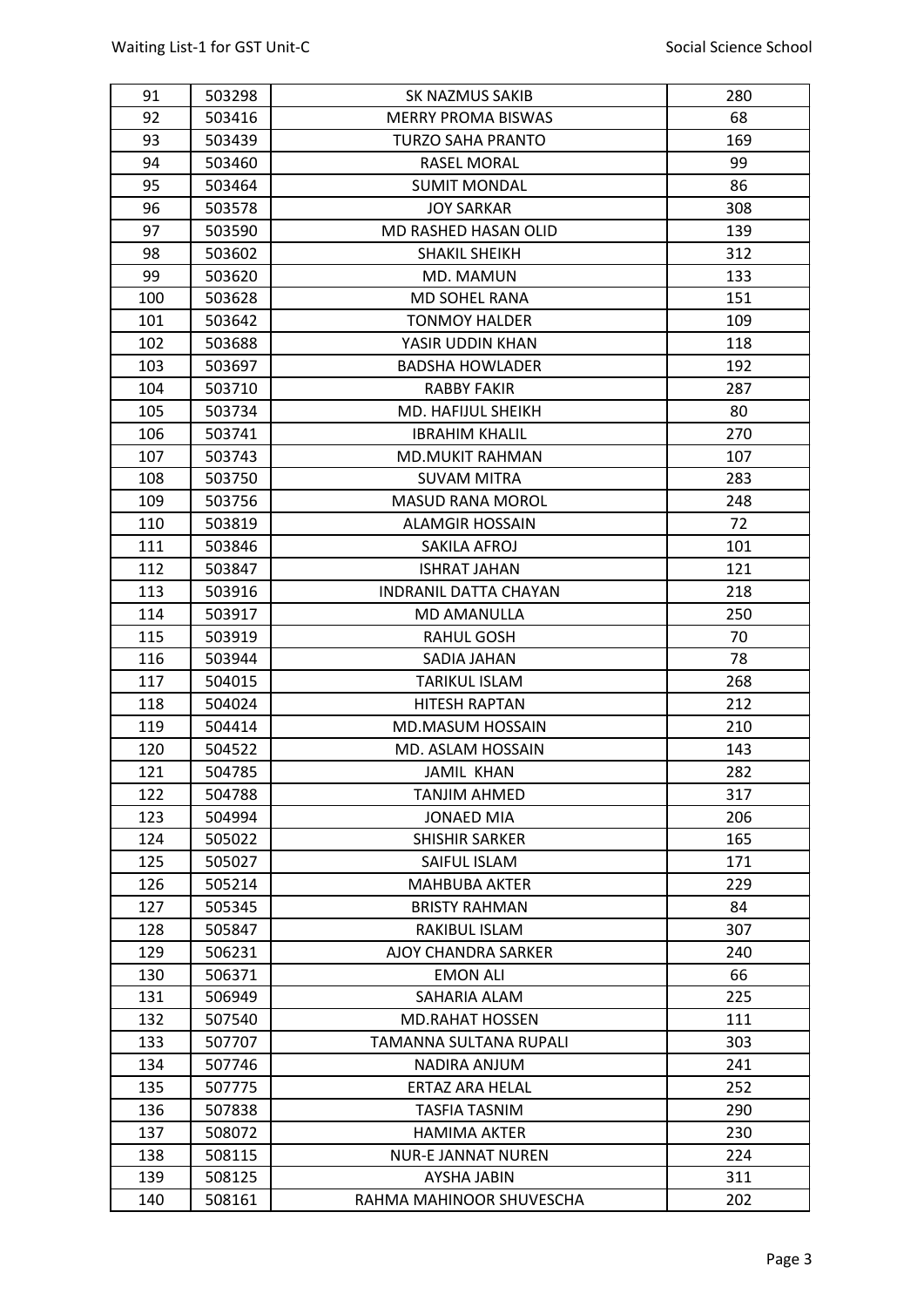| 141 | 508630 | <b>MEZBAH UDDIN TULIP</b>  | 193 |
|-----|--------|----------------------------|-----|
| 142 | 508717 | <b>SHOWMITRA SARKER</b>    | 257 |
| 143 | 508726 | SHAREARE RAHMAN            | 254 |
| 144 | 508795 | NAHIAN MUSHFIQUE TURJA     | 313 |
| 145 | 508820 | FATEMA-TUZ-ZOHORA          | 302 |
| 146 | 508879 | KHAIRUN NAHAR BUSHRA       | 162 |
| 147 | 508929 | MD. ATIF HOSSAIN           | 194 |
| 148 | 509080 | SADIYA ABEDIEN JEBA        | 79  |
| 149 | 509287 | <b>FAHAD CHOWDHURY</b>     | 175 |
| 150 | 509460 | MD. REZWAN SIDDIQUE        | 146 |
| 151 | 509703 | <b>ARIQ MAHMUD</b>         | 227 |
| 152 | 509767 | MEHEDI HASAN MAHIM         | 189 |
| 153 | 509808 | <b>MD RAHATUL ISLAM</b>    | 246 |
| 154 | 509809 | MOHAMMAD ULLAH REZA        | 251 |
| 155 | 509973 | <b>RASEL ALI</b>           | 284 |
| 156 | 510031 | <b>AUNKITA SARKAR</b>      | 83  |
| 157 | 510252 | MD. SHAH NAWAJ             | 77  |
| 158 | 510288 | MD. RIAD MAHMUD JIM        | 131 |
| 159 | 510373 | S. M. FATEMA AKTER         | 186 |
| 160 | 510482 | MD. KHOSRUL ISLAM          | 132 |
| 161 | 510664 | SADMAN AKIB TANVIR         | 213 |
| 162 | 510876 | EKHLASH JUBAER             | 199 |
| 163 | 510939 | MD. SHAKIBUL HASSAN        | 115 |
| 164 | 511172 | MD. ADNAN                  | 288 |
| 165 | 511268 | MD. DIDARUL ISLAM RAFI     | 305 |
| 166 | 511808 | <b>SHAHARIA BOSHIR</b>     | 187 |
| 167 | 512080 | RAHUL DEBNATH OVI          | 124 |
| 168 | 512323 | MD.SABUJ MIA               | 260 |
| 169 | 512471 | <b>IFAT SADEK PUSHPO</b>   | 242 |
| 170 | 513646 | MD. OMAR FARUK             | 61  |
| 171 | 513704 | SAYEDUL ISLAM              | 140 |
| 172 | 516973 | KAMRUZZAMAN                | 255 |
| 173 | 517121 | MD JUBAER HOSSAIN          | 168 |
| 174 | 517713 | SALMAN MAHAMUD             | 114 |
| 175 | 517918 | <b>FAYSAL AHMED</b>        | 265 |
| 176 | 517986 | <b>MD. RUMAN</b>           | 286 |
| 177 | 518832 | <b>FAHADUL ISLAM</b>       | 82  |
| 178 | 519456 | SHARIFUL ISLAM             | 205 |
| 179 | 519857 | RIFAT AHMED                | 217 |
| 180 | 520246 | ELTIMASH HOSSAIN SIAM      | 110 |
| 181 | 520307 | <b>MAHMUD BHUYIAN</b>      | 65  |
| 182 | 520368 | MD. RIZON KHAN             | 211 |
| 183 | 520420 | RAKIBUL HASAN              | 112 |
| 184 | 520768 | MD. SAIFUL ISLAM           | 209 |
| 185 | 520871 | <b>MEHRAB HOSSAIN RAFI</b> | 142 |
| 186 | 521172 | RAMIM AHMED HRIDOY         | 197 |
| 187 | 521197 | MD. MAHMUDUL HASAN         | 150 |
| 188 | 521689 | SAGOR AHMED SHIBLU         | 56  |
| 189 | 521749 | MEHEBBULLAH TOUSHIF        | 74  |
|     | 522517 | <b>FARHAN TANVIR</b>       | 160 |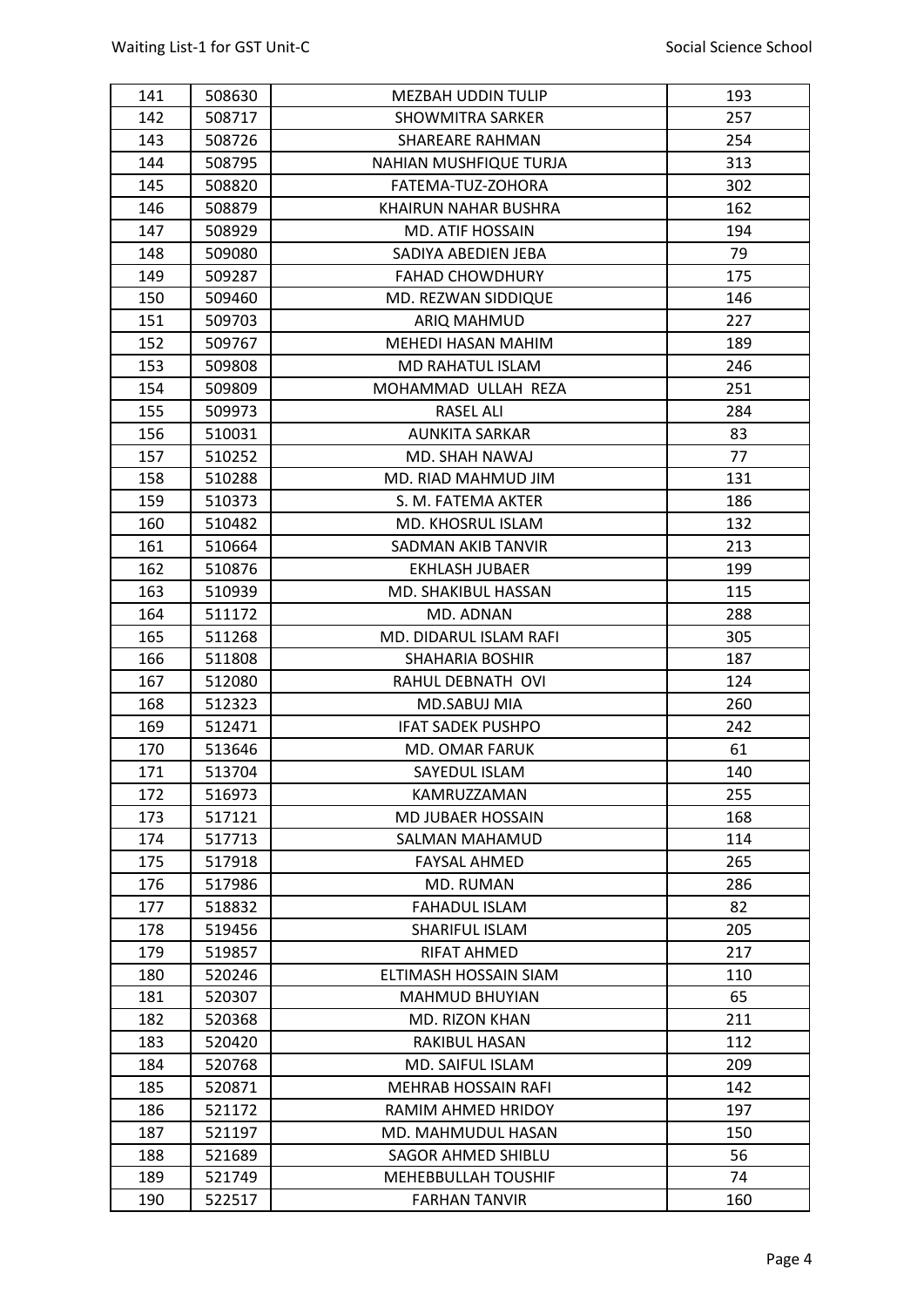| 191 | 522707 | SHAHADAT TANVIR RAFI        | 301 |
|-----|--------|-----------------------------|-----|
| 192 | 523327 | MD. TANVIRUL ISLAM          | 196 |
| 193 | 523596 | <b>SUMAYA AKHTER SHIMU</b>  | 167 |
| 194 | 523601 | MD. HRIDOY CHOWDHURY        | 273 |
| 195 | 523836 | <b>ASRAFUL ISLAM</b>        | 128 |
| 196 | 523903 | <b>REYAD HOSSAIN</b>        | 236 |
| 197 | 524112 | <b>TAJRIN AKTER</b>         | 164 |
| 198 | 524367 | <b>IMRAN HOSSAN</b>         | 216 |
| 199 | 524710 | MD. GOLAM MOSTOFA           | 147 |
| 200 | 524826 | RIDAY MIA                   | 179 |
| 201 | 524879 | MD. FAHIM FAISAL            | 96  |
| 202 | 525312 | MD. RAJAN MIA               | 291 |
| 203 | 526241 | <b>SHAHRIAR ISLAM</b>       | 231 |
| 204 | 526255 | <b>PUSPITA BISWAS</b>       | 127 |
| 205 | 526455 | MD. MEJBA                   | 306 |
| 206 | 526814 | SIFAT UDDIN AHMED           | 243 |
| 207 | 526822 | <b>OBYDOUR RAHMAN AKIB</b>  | 244 |
| 208 | 527013 | <b>ZULFIQUER ALI</b>        | 141 |
| 209 | 527172 | <b>TAWFIQUR RAHMAN</b>      | 95  |
| 210 | 527436 | <b>EMA AKTER DAIZY</b>      | 277 |
| 211 | 527439 | <b>HRITI</b><br>SARKAR      | 292 |
| 212 | 527444 | ANTARA TARANNUM TABITA      | 97  |
| 213 | 527510 | KHIRUN NESSA MOURIN         | 113 |
| 214 | 527513 | <b>MOUMITA DUTTA</b>        | 73  |
| 215 | 527518 | KHADIZA KHATUN RIA          | 88  |
| 216 | 527543 | <b>MARZAN KHATUN</b>        | 226 |
| 217 | 527549 | MST. KAJOL REKHA            | 276 |
| 218 | 527550 | UMMAY HURAIRA PRANTO        | 185 |
| 219 | 527629 | MD. RAKIBUL ISLAM           | 108 |
| 220 | 527632 | <b>MD AL AMIN</b>           | 104 |
| 221 | 527641 | <b>FARGANA YEASMIN POLY</b> | 159 |
| 222 | 527707 | MIR MAHFUZ ALI JISHAN       | 275 |
| 223 | 527715 | UTSHO SAHA AYON             | 289 |
| 224 | 527747 | ABDULLAH AL MAHMUD          | 269 |
| 225 | 527831 | MD.SHOHIDUL ISLAM NOYON     | 259 |
| 226 | 527837 | ABU NAIM HOSSEN             | 245 |
| 227 | 527894 | <b>TUHIN</b>                | 75  |
| 228 | 527973 | MD. OHIDUL ISLAM            | 222 |
| 229 | 528165 | <b>SUBROTO DEY</b>          | 188 |
| 230 | 528184 | <b>GOBINDO GHOSH</b>        | 249 |
| 231 | 528196 | MD. ASIF IQUBAL             | 106 |
| 232 | 528213 | ABU DAUD MAHIR              | 178 |
| 233 | 528236 | <b>TOUKIR AHMED</b>         | 285 |
| 234 | 528248 | <b>SOYAIB HOSSEN</b>        | 93  |
| 235 | 528267 | <b>LITON HOSSEN</b>         | 190 |
| 236 | 528272 | AMINUR RAHMAN               | 172 |
| 237 | 528433 | KAZI SAMIA YEASMIN          | 195 |
| 238 | 528670 | <b>FORHAD HOSSAIN</b>       | 264 |
| 239 | 528997 | MD. SHAKIB HOSSEN SHANTO    | 98  |
| 240 | 529907 | MD. ANIK MAHAMUD            | 262 |